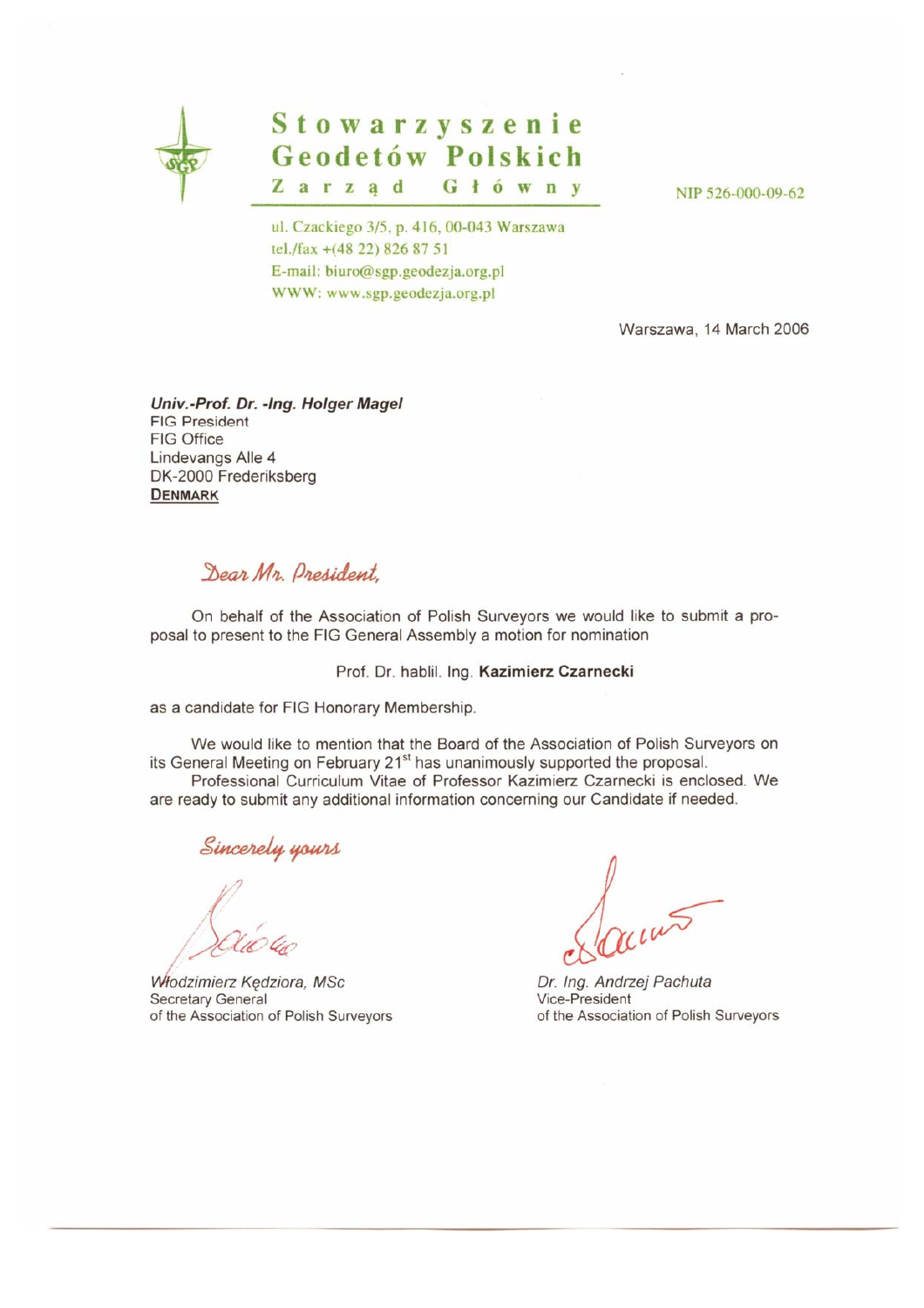#### Prof. Dr.-habil. **Kazimierz CZARNECKI**

Professor of the Warsaw University of Technology. Professor of the Military University of Technology. 1965 graduated from Warsaw University of Technology. 1974 doctor's degree from the Faculty of Geodesy and Cartography WUT; his doctor thesis concerned the use of satellite measurements for the definition of geodetic datum. 1977-78 he was assigned as UN expert to the Afghan Cartographic and Cadastral Survey Institute in Kabul, Afghanistan (UNDP Project). 1980 he obtained the doctor's degree for professorship (habilitation). 1991 the President of the Republic of Poland awarded him scientific title of professor. He is the author of ca 100 publications and papers presented to the international symposia. His main interests focus on geodesy and geodynamics, particularly on application of GPS satellite measurements to the control networks, GPS levelling and recent crustal movements. He is the author of the text-book on geodesy (Contemporary Geodesy, Geodezia współczesna, in Polish, 488 pages, publ. Wiedza i Życie, 1996). He was manager of several research projects including grants of the State Research Committee. He is the Head of the Teaching Section of Geodesy at the Institute Geodesy and Geodetic Astronomy WUT and at the same time he served as the vice-director (1993-2002) and Director (2002-05) of the Institute. He was serving as the deputy-Dean of the Faculty of Geodesy and Cartography WUT for 11 years in the following periods of time 1978-81, 1985-93. In 2005 he was elected as a Dean of the Faculty. He was elected as the President of the Association of Polish Surveyors for two successive terms of office (1983-86, 1986-89) and then elected for three terms (1998-2001, 2001-04, 2004-07). He is the member of the Committee for Space Research and the Committee for Geodesy of the Polish Academy of Sciences. He was active in International Federation of Surveyors (FIG) as the Chairman of FIG Commission 2 "Professional Education and Literature" (1988-91), vice-chair (1984-88). He organised the Working Group on Professional Education of the International Union of Surveying and Mapping and he chaired this Group (1990-91). He is Chairman of the Working Group on "University Education Standards" of the Section C 'Geodesy' of the Central European Initiative (CEI) and he is also Chairman of the Study Group on the Regional Geodynamics of Tatra Mnts. Area (CEI CERGOP-2 Project). licensed surveyor since 1992. In 1985 he chaired the local organizing Committee of the FIG Permanent Committee Meeting in Katowice, Poland. He was coinitiator and organizer of two Cadastral Congresses held in Poland (Warsaw, 1998, Cracow 2003) under FIG umbrella. Married. Two children.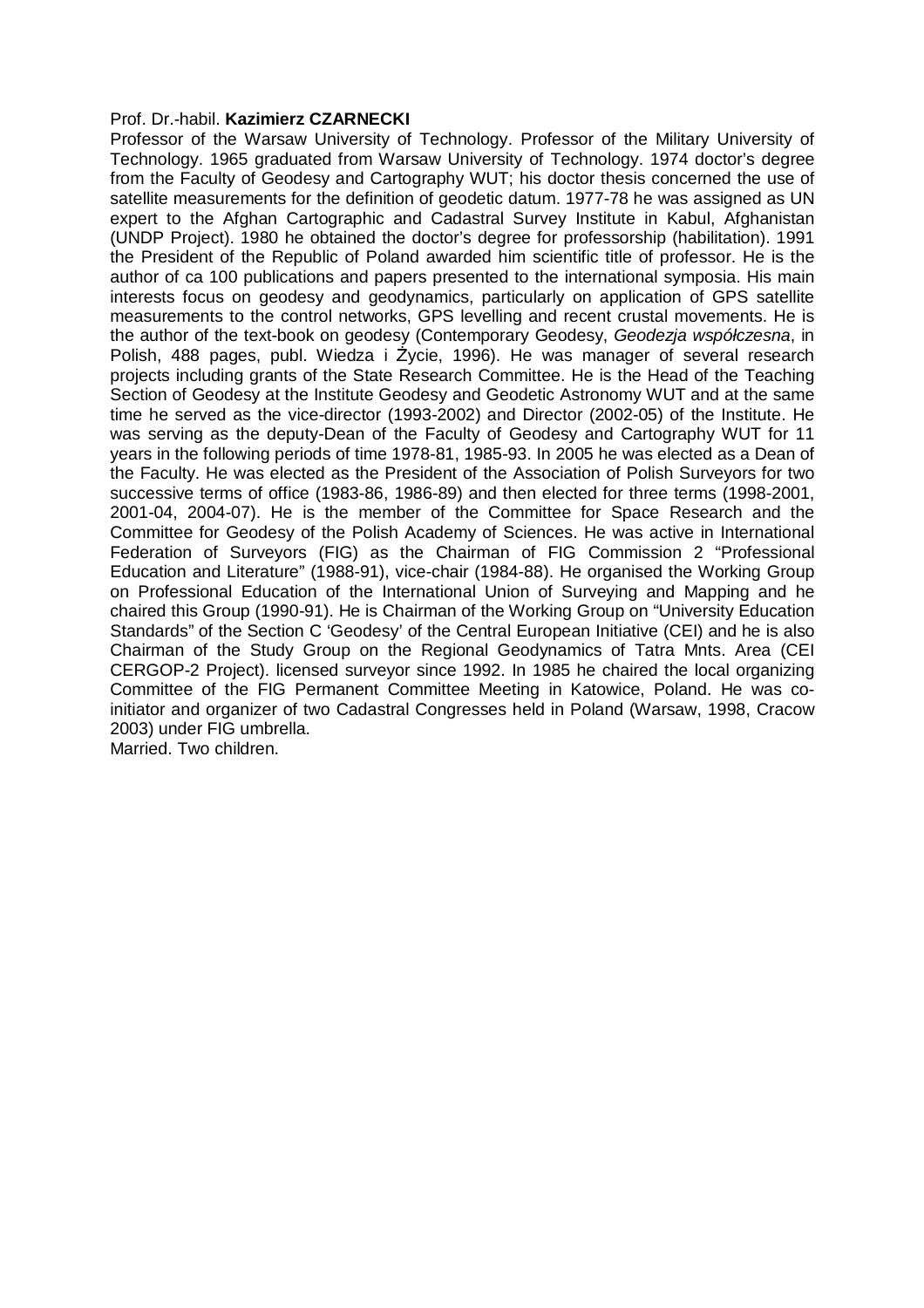## Concise Curriculum Vitae

#### • **JOB:**

POSITION:

| 1991 $-$ to date  | Professor (scientific title), WARSAW UNIVERSITY OF TECHNOLOGY, |
|-------------------|----------------------------------------------------------------|
| $1993 -$ to date  | Professor of the Military University of Technology,            |
| 1981 – 1991       | Associate Professor,                                           |
| RESPONSIBILITIES: | lecturing geodesy, physical geodesy, satellite geodesy         |

ACADEMIC FUNCTIONS:

| $2005 -$ to date | Dean of the Faculty of Geodesy and Cartography,              |  |  |  |
|------------------|--------------------------------------------------------------|--|--|--|
| $2002 - 2005$    | Director of the Institute of Geodesy and Geodetic Astronomy, |  |  |  |
| 1993 - 2002      | Vice-Director of the Institute,                              |  |  |  |
| 1985 - 1993      | Vice-Dean of the Faculty,                                    |  |  |  |
| 1978 - 1981      | Vice-Dean of the Faculty,                                    |  |  |  |
| $1981 -$ to date | Head of Teaching and Research Team in the Institute of       |  |  |  |
|                  | Geodesy and Geodetic Astronomy,                              |  |  |  |

#### • **ACTIVITIES IN INTERNATIONAL AND DOMESTIC PROFESSIONAL AND SCIENTIFIC ORGANISATIONS:**

#### **International Federation of Surveyors (FIG):**

- − FIG Commission 2 'Professional Education and Literature'
	- − Commission chair 1988-1991,
	- − vice-chair 1984-1988,
- − International Union of Surveying and Mapping (IUSM) Working Group on Education − chair 1989-1991,
- − Head of the Delegation to FIG of the Polish Member-Association:
	- − 1983 to date,
- − National Delegate of the Association of Polish Surveyors to Commission 2: − 1983 – to date,
- − FIG Permanent Committee Meeting 1985, Katowice, Poland
	- − Head of the Local Organizing Committee,
- − The First International Cadastral Congress 1998 (FIG umbrella), Warsaw, Poland,
	- − Co-initiator, Vice-chair of the Organizing Committee,
- − The Second International Cadastral Congress, 2003 (FIG umbrella), Cracow, Poland,
	- − Co-initiator, President of the host Association of the Congress,

#### **Central European Initiative (CEI):**

- − The CEI Section C 'Geodesy' Working Group on University Education Standards chair of the Working Group (1992 – to date),
- − The CERGOP (Central Europe Regional Geodynamics Project) Study Group CSG.5/5. 'Geodynamics of the Tatra Mountains' - chair of the Study group (1998 – to date),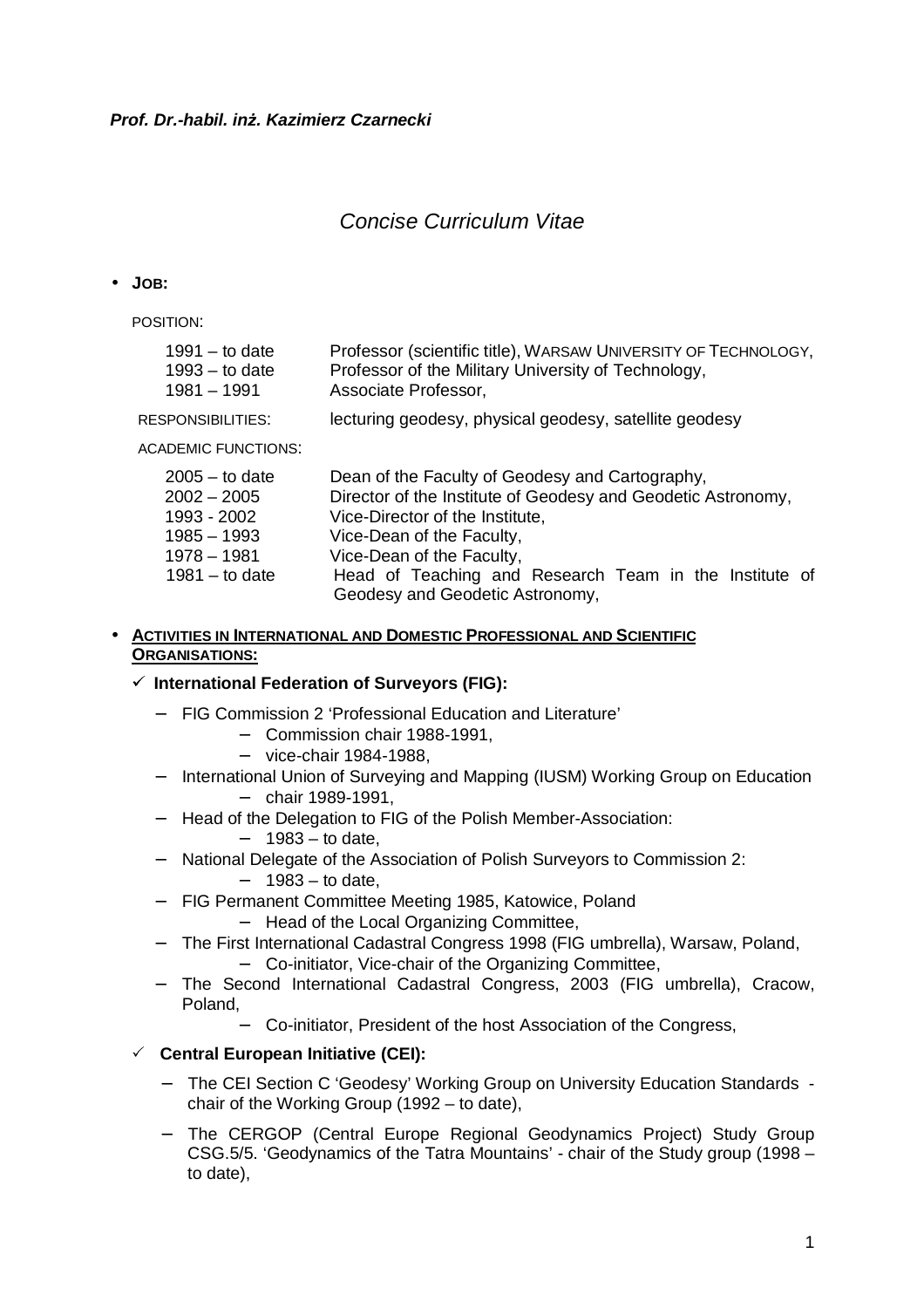− The IAG (International Association of Geodesy) Subcommission "Geodetic and Geodynamic Programmes of the CEI" – Subcommission Scientific Secretary (1996 – to date),

### **Association of Polish Surveyors (SGP):**

- − President (1983-86, 1986-89, 1998-2001, 2001-04, 2004 to date),
- − Vice-president Association's foreign affairs (1989-92, 1992-95, 1995-98),
- − Association's Executive Board Member (1980-83),
- − Association's Commission for Young Surveyors chair (1969-72, 1972-75),
- <sup>−</sup> Editorial Board of 'Przegląd Geodezyjny' (Surveying Review) chair (1989-95),
- − Co-initiator and organizer of International (Regional) Polish-Czech-Slovak Geodetic Days (organized every year since 1994, 12 edition in 2006),

### **National Geodetic Service:**

- − National Board for Geodesy and Cartography chair (1990-91),
- − National Board for Geodesy and Cartography member (1983-91, 1995 to date),
- − State commission for Licensing Surveyors –chair (2004 to date),

#### **Polish Academy of Sciences:**

- − Committee for Space Research scientific secretary (2005 to date), member  $(2002 -$  to date),
- − Committee for Geodesy member (1983 to date),

#### • **PROFESSIONAL EXPERIENCES:**

**Professional Interests:** Geodesy, Satellite Surveying, Geodynamics,

### **Academic and scientific:**

- − University Professor, responsibilities: lecturing geodesy, satellite geodesy, physical geodesy, geodynamics, field-trainings of students; supervising doctoral theses (supervisor of 5 doctors), reviewer of several doctoral theses, author of the textbook "Contemporary geodesy', 488 pages,
- − Head of Geodetic Teaching and Research Team, responsibilities: management of teaching (graduate academic courses, advanced doctoral courses, post graduate courses, field trainings), programming, management and executing of geodetic research projects,
- − Scientist, duties: management of several scientific projects (grants), author more than 100 publications and papers,
- − Editorial Committee of the 'Reports on Geodesy' member (1995 to date),

#### **As an expert-surveyor:**

- − Licensed surveyor since 1992.
- − UNDP-expert assigned to the Afghan Cartographic and Cadastral Survey Institute (1977-78),
- − GEOKART (Polish Organisation for Surveying and Cartography) expert and scientific adviser: training courses for surveying staff of Algeria, Ethiopia and Nigeria (1978-86),
- − Senior-surveyor in State Company for Geophysical Prospecting (1960-62),

#### • **HIGHER EDUCATION:**

- MSc Eng. (1965, Warsaw University of Technology),
- Dr. (1974, University of Warsaw, Faculty of Geology),
- Dr.-habil. (1980, qualification for professorship, Warsaw University of Technology),